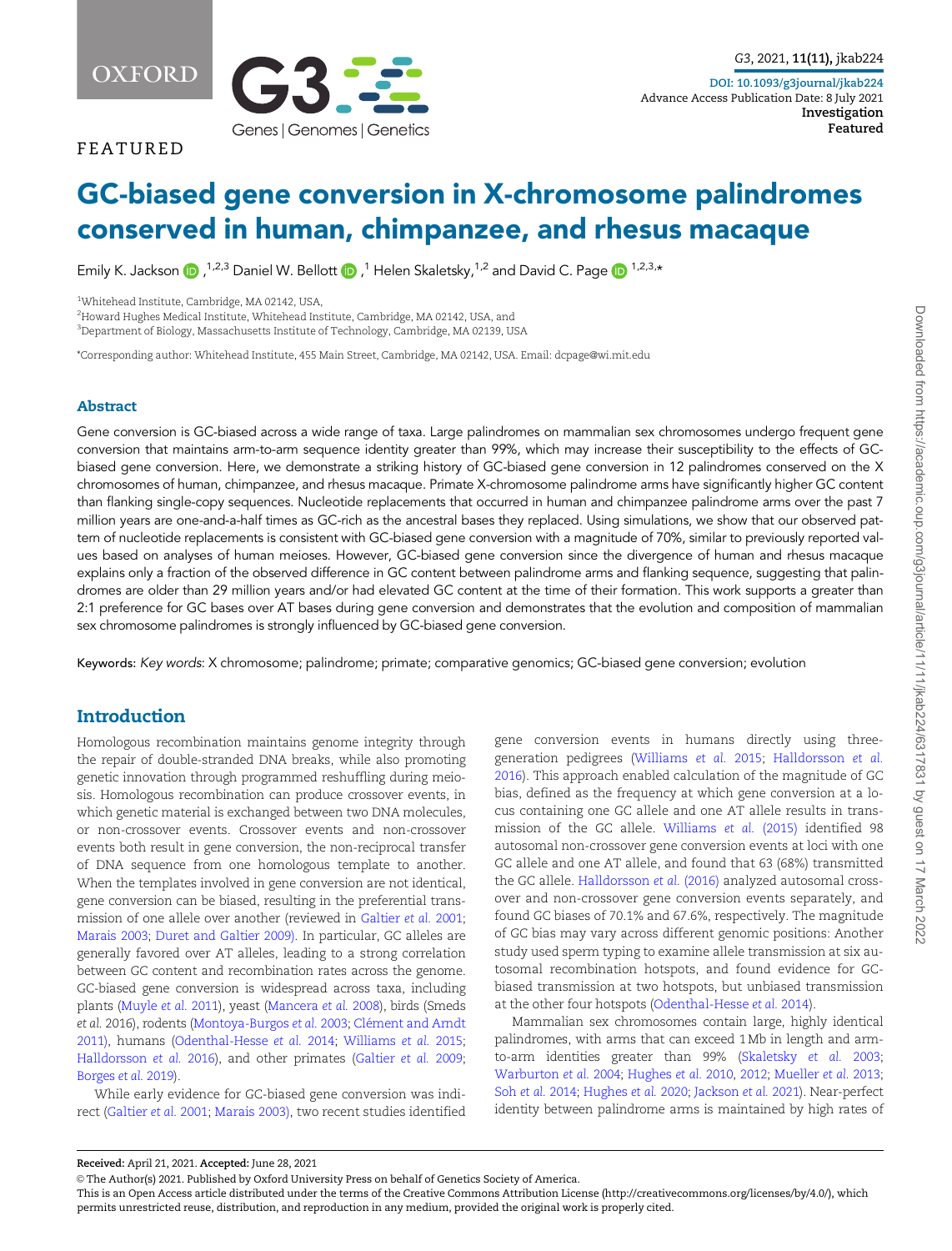ongoing gene conversion [\(Rozen](#page-8-0) et al. 2003), which may make palindromes uniquely susceptible to the effects of GC-biased gene conversion ([Hallast](#page-8-0) et al. 2013; [Skov](#page-9-0) et al. 2017). Recently, we generated high-quality reference sequence for 12 large palindromes that are conserved on the X chromosomes of human, chimpanzee, and rhesus macaque, demonstrating a common origin at least 25 million years ago [\(Jackson](#page-8-0) et al. 2021). Here, we use a comparative genomic approach combined with evolutionary simulations to analyze the impact and magnitude of GC-biased gene conversion in primate X-chromosome palindromes. We find that GC content is elevated in palindrome arms relative to flanking sequence, and that recent nucleotide replacements in human and chimpanzee palindrome arms are approximately one-and-a-half times as GCrich as the ancestral bases that they replace. Using simulations of palindrome evolution, we show that our observed pattern of nucleotide replacements is consistent with a magnitude of GC bias of about 70%, which supports recent estimates derived from analyses of human meioses using an orthogonal approach [\(Williams](#page-9-0) et al. [2015](#page-9-0); [Halldorsson](#page-8-0) et al. 2016).

# Materials and methods

# Human mutation rate

Three recent publications used whole-genome shotgun sequencing data from related individuals to calculate human mutation rates of around 1.2  $\times$  10 $^{-8}$  mutations per nucleotide per genera-tion [\(Roach](#page-8-0) et al. 2010; [Kong](#page-8-0) et al. 2012; Jónsson et al. 2017). However, these publications used only autosomal data, while the human X chromosome may have a lower mutation rate than autosomes due to its unique mode of transmission ([Schaffner](#page-9-0) [2004\)](#page-9-0). To our knowledge, similarly high-quality estimates of the human X-chromosome mutation rate do not exist. To estimate the mutation rate for the human X chromosome, we examined Supplementary Table S4 from Jónsson et al. (2017), which provides information for all autosomal and X-chromosome mutations detected in their dataset. Supplementary Table S4 reports 2694 X-chromosome mutations from 871 probands, or around 3.1 mutations per generation. To calculate the autosomal mutation rate, Jónsson et al. (2017) divided the number of autosomal mutations per generation by the number of autosomal base pairs with adequate coverage depth in their dataset. We therefore divided 3.1 X-chromosome mutations per generation by the length of the X chromosome in hg38 (156,040,895 base pairs) multiplied by the fraction of autosomal base pairs with adequate coverage (93.3%), which we assume here is similar to the fraction of X-chromosome base pairs with adequate coverage. This approach yielded an estimated human X-chromosome mutation rate of 1.06  $\times$  10 $^{-8}$  mutations per nucleotide per generation. This value is about 20% lower than the value calculated by Jónsson et al. (2017) for autosomes (1.28  $\times$  10 $^{-8}$  mutations per nucleotide per generation), consistent with predictions that mutation rates are lower on X chromosomes than on autosomes.

## GC content of primate X-chromosome palindromes

We calculated the GC content for each palindrome (Arm 1, spacer, and flanking sequence) using custom Python code. We performed all analyses using clones sequenced by [Jackson](#page-8-0) et al. [\(2021\).](#page-8-0) For flanking sequence, we used available sequence upstream and downstream of palindrome arms that was present in all three species. For example, if the human clones for a given palindrome contained 3' sequence that was not sequenced in chimpanzee and rhesus macaque, we trimmed the human sequence to contain only the portion alignable between all three species. Visualizations were generated using ggplot2 in R [\(Wickham 2016;](#page-9-0) [R Core Team 2020\).](#page-8-0)

## Generation of sequence alignments

Sequence alignments were performed using ClustalW with default parameters ([Thompson](#page-9-0) et al. 1994). To identify and exclude regions of poor alignment, ClustalW sequence alignments were scanned using a sliding 100-bp window and filtered to exclude windows with fewer than 60 matches between species, using custom Python code ([Jackson](#page-8-0) et al. 2021).

# Calculation of divergence

Divergence was calculated by generating pairwise alignments using ClustalW, then calculating p-distance with MEGA X [\(Kumar](#page-8-0) et al. [2018\)](#page-8-0). For alignment of arms between species, we generated pairwise alignments using Arm 1 from each species ([Jackson](#page-8-0) et al. [2021](#page-8-0)).

## Simulations

Our simulations were designed to model the evolution of a palindrome present in the common ancestor of human, chimpanzee, and rhesus macaque, and maintained in all three lineages until the present. For each iteration, we initialized an ancestral palindrome with each nucleotide chosen at random based on the median characteristics of conserved primate X-chromosome palindromes (arm length: 37 kb, arm-to-arm identity: 99.953%, GC content: 46%). Each ancestral palindrome then underwent rounds of substitution followed by intra-chromosomal gene conversion, with two branching events to account for the divergence of human, chimpanzee, and rhesus macaque (see below for the calculation of the number of generations in each branch). Simulation parameters included the substitution rate for each evolutionary branch, relative rates for different types of substitutions (i.e., the neutral substitution matrix), and the frequency and GC bias of intra-chromosomal gene conversion, with parameter values selected as described below. Simulations were implemented with custom Python code.

# Estimation of generation numbers for simulations

Divergence times for human vs chimpanzee and for human vs rhesus macaque are estimated at about 7 and 29 million years, respectively [\(Kumar](#page-8-0) et al. 2017). Generation times for primates vary between species, with estimated generation times around 30 years for humans (Tremblay and Vézina 2000; [Matsumura and](#page-8-0) [Forster 2008\)](#page-8-0), 25 years for chimpanzee (Langergraber et al. 2012), and 11 years for rhesus macaque [\(Gage 1998](#page-8-0); Xue et al. [2016](#page-9-0)). For simplicity, we assumed an intermediate value of 20 years per generation for all branches. Using these values, we estimated a total of 1,450,000 generations for the branch from the common human–chimpanzee–rhesus macaque (HCR) ancestor to rhesus macaque (Branch 1), 1,100,000 generations for the branch from the common HCR ancestor to the common human–chimpanzee (HC) ancestor (Branch 2), and 350,000 generations each for the branches from the common HC ancestor to chimpanzee and to human (Branches 3 and 4, respectively). For a discussion of the impact of generation numbers on our simulations, see Supplementary Note S2.

# Estimation of substitution rates for simulations

Substitution rates per generation can be inferred from the nucleotide divergence observed between species of known divergence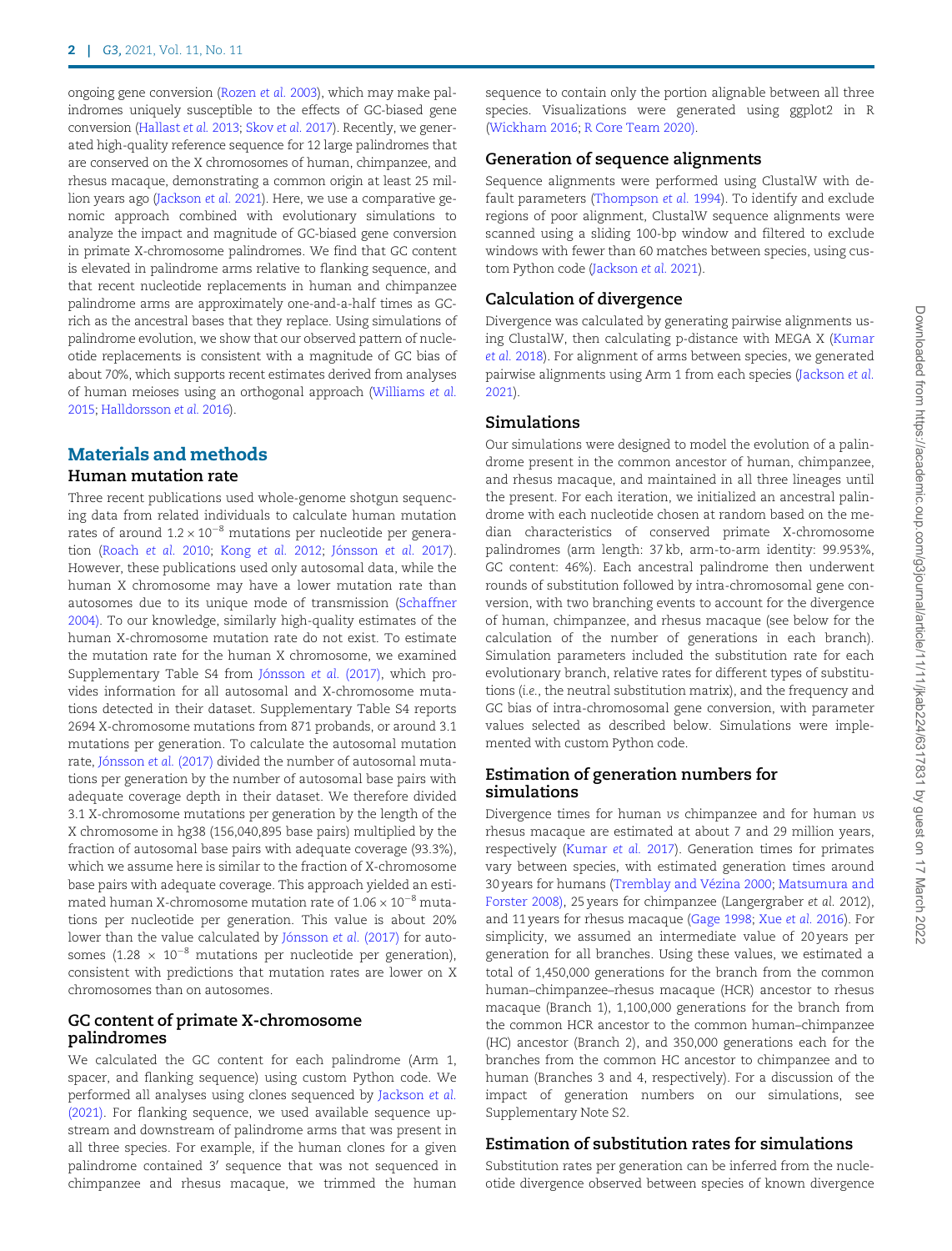times. We calculated these rates for each branch of our simulated evolutionary tree as follows:

Substitution rate: Human vs chimpanzee

Palindrome arm divergence: 0.84% Generations:  $350,000 \times 2 = 700,000$ Substitution rate: 1.20  $\times$  10 $^{-8}$  substitutions per base per generation.

Substitution rate: Human vs rhesus macaque

Palindrome arm divergence: 5.4% Generations:  $1,450,000 \times 2 = 2,900,000$ Substitution rate:  $1.86 \times 10^{-8}$  substitutions per base per generation.

The human–chimpanzee substitution rate was mapped directly onto Branches 3 and 4. The human–rhesus macaque substitution rate was mapped directly onto Branch 1. For Branch 2, we calculated the substitution rate such that the expected divergence along Branch 1 would equal the expected divergence along Branch  $2 +$ Branch 3:

 $2.7\% = 0.42\% + (Branch 2 rate * 1,100,000 generations)$ 

Branch 2 rate: 2.07  $\times$  10<sup>-8</sup> substitutions per base per generation.

Note that for the Branch 2 calculation we assume symmetry of divergence, i.e., divergence between two lineages is divided equally between them.

To confirm that our substitution rates were reasonable, we converted our values to per-year substitution rates assuming a generation time of 20 years, and compared these rates to previously published values. All three of our per-year substitution rates fall within confidence intervals for the same species estimated using autosomal data [\(Scally and Durbin 2012\)](#page-8-0). Our values fell near the lower end of the confidence intervals, consistent with the prediction that substitution rates on the X chromosome should be slightly lower than on autosomes. Note that our estimated substitution rates represent average rates of sequence evolution over millions of years, and thus differ from the present-day mutation rate reported above for the human X chromosome, which was calculated using data from a single generation (Jónsson et al. 2017). Single-generation mutation rates are known to differ from average substitution rates over long evolutionary timescales, likely due to a recent slowdown in the mutation rate in humans and great apes [\(Scally](#page-8-0) et al. 2012). For a discussion of the impact of substitution rates on our simulations, see Supplementary Note S2.

## Estimation of neutral substitution matrix for simulations

Neutral substitution patterns between species do not follow a uniform distribution: Transitions are more common than transversions, and substitutions that replace a strong base (GC) with a weak base (AT) are more common than substitutions in the opposite direction ([Petrov and Hartl 1999;](#page-8-0) [Zhang and Gerstein 2003](#page-9-0); [Duret and Arndt 2008\).](#page-8-0) In addition to branch-specific substitution rates, we therefore also sought to determine a reasonable pattern of neutral substitutions for our simulations.

We identified neutral substitutions using alignments from 3.8 Mb of gene-masked sequence flanking X-chromosome palindromes, using parsimony to infer substitution events in human and chimpanzee with rhesus macaque as an outgroup. From this, we calculated seven different substitution rates (Table 1).

Table 1 Neutral substitution matrix

| Substitution                  | Substitution rate (substitutions/nt/generation) |
|-------------------------------|-------------------------------------------------|
| $AT \rightarrow TA$           | $1.64 \times 10^{-9}$                           |
| $AT \rightarrow CG$           | $1.93 \times 10^{-9}$                           |
| $AT \rightarrow GC$           | $8.04 \times 10^{-9}$                           |
| $CG \rightarrow GC$           | $2.98 \times 10^{-9}$                           |
| $CG \rightarrow AT$           | $3.22 \times 10^{-9}$                           |
| $CG \rightarrow TA$ (non-CpG) | $1.02 \times 10^{-8}$                           |
| $CG \rightarrow TA$ (CpG)     | $9.58 \times 10^{-8}$                           |

The overall neutral substitution rate (K) can be calculated as described in [Duret and Arndt \(2008\)](#page-8-0):

 $K = F_{GC}(R_{CG \rightarrow GC} + R_{CG \rightarrow AT} + R_{CG \rightarrow TA(non-CpG)})$  $+ F_{AT}(R_{AT \rightarrow TA} + R_{AT \rightarrow CG} + R_{AT \rightarrow GC}) + F_{CpG}(R_{CG \rightarrow TA(CpG)})$ 

where  $F_{GC}$ ,  $F_{AT}$ , and  $F_{CpG}$  represent the frequencies of each site and  $R_{AA \rightarrow BB}$  represents the frequencies of each substitution. Using the substitution rates above combined with the observed frequencies of each site ( $F_{GC}$ : 0.396,  $F_{AT}$ : 0.596,  $F_{CpG}$ : 0.08), we found that  $K = 1.42 \times 10^{-8}$  substitutions per nucleotide per generation. We then combined the categories  $CG \rightarrow TA$  (non-CpG) and  $CG \rightarrow TA$  (CpG) into a single rate  $CG \rightarrow TA$  as follows:

$$
R_{CG\rightarrow TA} = [F_{GC} (R_{CG\rightarrow TA(non-CpG)}) + F_{CpG} (R_{CG\rightarrow TA(CpG)})]/(F_{GC} + F_{CpG})
$$
  
= 1.18 × 10<sup>-8</sup>

substitutions per nucleotide per generation

We do not expect combining rates for CpG and non-CpG substitutions to affect either of our simulation output metrics ([Figures 3, B and C:](#page-6-0) Fraction GC derived-Fraction GC ancestral at sites of nucleotide replacements; [Figure 3D:](#page-6-0) Fraction GC overall) because these metrics are agnostic to the context in which each fixed nucleotide replacement occurred.

The substitution rates above were calculated using substitutions in flanking sequence since the divergence of chimpanzee and human; however, each evolutionary branch in our simulation has a different overall substitution rate (see section above). For each branch, we therefore divided the substitution rates above by the original overall substitution rate of  $1.42 \times 10^{-8}$  substitutions per nucleotide per generation, then multiplied by the branch-specific overall substitution rate. This kept the relative ratios between different substitution types constant, while accounting for different overall substitution rates in each branch. The effects of reasonable alterations of this neutral substitution matrix, including adjusting for possible under-estimation of the CpG substitution rate due to artifacts of parsimony, are described in Supplementary Note S3.

## Calculation of GC\*

We used parsimony to identify fixed substitutions in chimpanzee and human palindrome arms using rhesus macaque as an outgroup, as described above for flanking sequence. We then calculated GC\* separately for palindrome arms and for flanking sequence using the following equation [\(Hershberg and Petrov](#page-8-0) [2010;](#page-8-0) Bolívar et al. 2016):

$$
\frac{\mu_{\text{w}\rightarrow\text{s}}}{\mu_{\text{w}\rightarrow\text{s}}~+~\mu_{\text{s}\rightarrow\text{w}}}
$$

where 
$$
\mu_{w \to s} = R_{AT \to CG} + R_{AT \to GC}
$$
, and  $\mu_{s \to w} = R_{CG \to AT} + R_{CG \to TA}$ .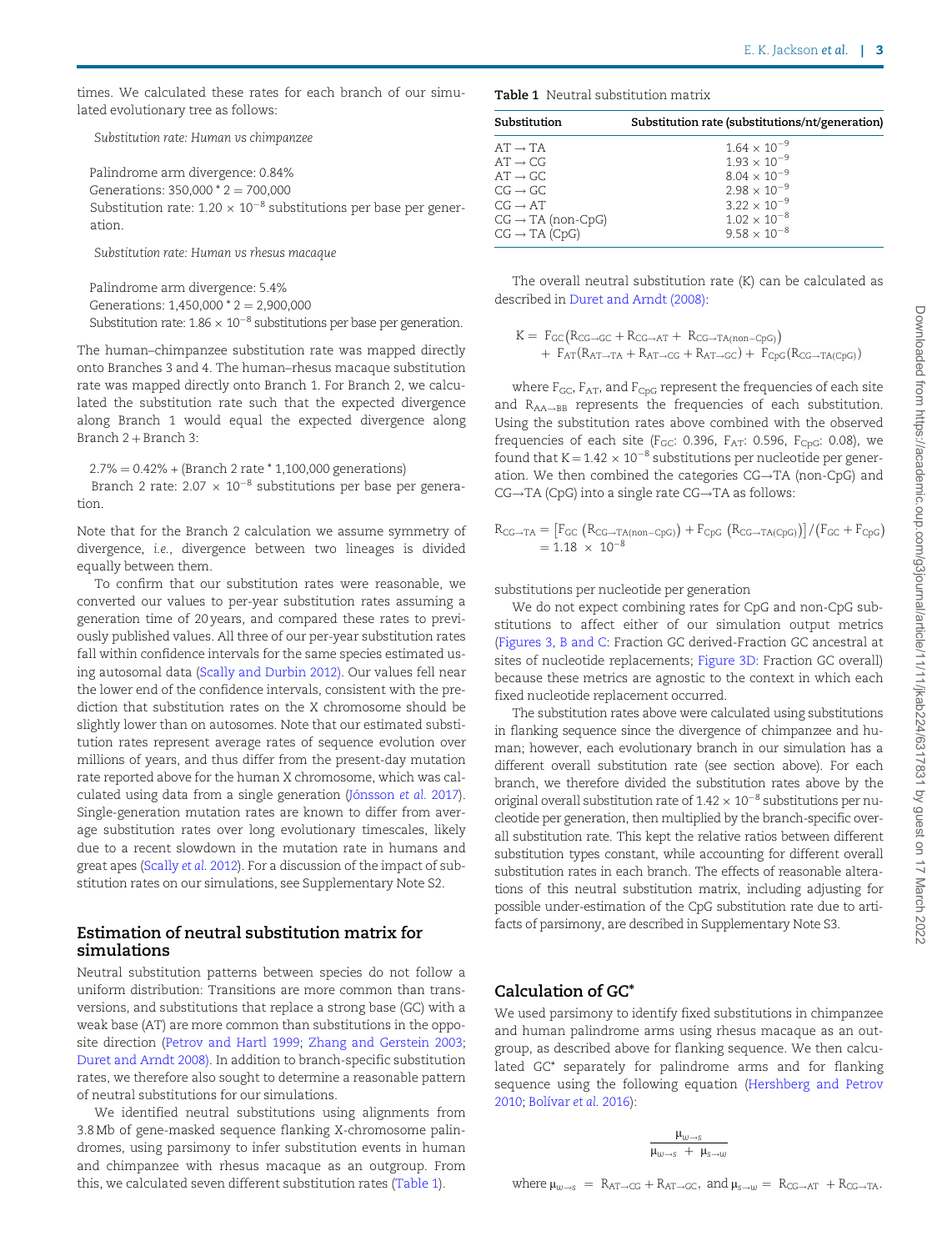#### Results

## High rates of intrachromosomal gene conversion in arms of primate X-chromosome palindromes

To understand the role of GC-biased gene conversion in the evolution of primate X-chromosome palindromes, we first calculated the rate of intrachromosomal gene conversion between palindrome arms. Sequence identity between palindrome arms depends on the balance between two evolutionary forces: The rate at which new mutations arise in each arm, and the rate at which gene conversion between arms homogenizes the resulting sequence differences. The rate of intrachromosomal gene conversion can therefore be calculated using the formula  $c = 2 \mu/d$ , where  $\mu$  represents the mutation rate, and  $d$  represents the fraction divergence between arms ([Rozen](#page-8-0) et al. 2003). Among 12 Xchromosome palindromes conserved between human, chimpanzee, and rhesus macaque, we found a median divergence between arms of 4.7  $\times$  10 $^{-4}$  differences per nucleotide, or around one difference per 2200 nucleotides. Assuming a mutation rate of  $1.06 \times 10^{-8}$  mutations per nucleotide per generation ([Roach](#page-8-0) et al. [2010;](#page-8-0) [Kong](#page-8-0) et al. 2012; Jónsson et al. 2017; see Materials and methods), we calculated a gene conversion rate of 4.5  $\times$  10 $^{-5}$  events per nucleotide per generation for primate X-chromosome palindromes. This value is nearly eight times the recent estimate of 5.9  $\times$  10 $^{-6}$  gene conversion events per nucleotide per generation across human autosomes [\(Williams](#page-9-0) et al. 2015; [Halldorsson](#page-8-0) et al. [2016\)](#page-8-0), highlighting the rapid pace of genetic exchange between sex chromosome palindrome arms.

# GC content is elevated in primate X-chromosome palindrome arms compared to flanking sequence

Previous studies have proposed that high rates of gene conversion in sex chromosome palindromes could lead to elevated GC content in palindrome arms ([Caceres](#page-8-0) et al. 2007; [Hallast](#page-8-0) et al. [2013\)](#page-8-0). We calculated GC content for primate X-chromosome palindrome arms relative to flanking sequence, and found significantly higher median GC content in palindrome arms than in flanking sequence across all three species: 46.3% vs 41.2% (human), 46.3% vs 40.9% (chimpanzee), and 45.2% vs 41.0% (rhesus macaque) ( $P < 0.05$  for all three species, Mann–Whitney U) ([Figure 1A\)](#page-4-0). The GC content of flanking sequences is slightly elevated compared to the overall GC content of the human X chromosome (39.5%), while the GC content of palindrome arms is markedly higher. The trend of elevated GC content in palindrome arms was highly consistent across different palindromes, with at least eleven out of 12 palindromes having significantly higher GC content in palindrome arms than flanking sequence within each species (P $<$ 1  $\times$  10 $^{-6}$  for each significant palindrome, chi-square test with Yates correction, Supplementary Table S1). Given that ten out of 12 conserved primate X-chromosome palindrome arms contain one or more protein-coding genes ([Jackson](#page-8-0) et al. 2021), which tend to be GC-rich, we considered the possibility that elevated GC content in primate X-chromosome palindrome arms results from an enrichment of protein-coding genes. However, the difference between GC content in palindrome arms and flanking sequence remained significant after masking proteincoding genes plus their promoters (defined as 1 kb upstream): 44.1% vs 40.1% (human), 44.2% vs 40.1% (chimpanzee), and 44.1% vs 40.5% (rhesus macaque) ( $P < 0.05$  for all three species, Mann-Whitney U) [\(Figure 1B](#page-4-0)). We conclude that high gene conversion rates in primate X-chromosome palindrome arms are associated with elevated GC content, consistent with the hypothesis that frequent gene conversion causes an increase in GC content over time.

Previous studies of molecular evolution in sex chromosome palindromes have used two different genomic regions as controls for comparison to palindrome arms: Flanking sequence [\(Caceres](#page-8-0) [et al.](#page-8-0) 2007; [Swanepoel](#page-9-0) et al. 2020), or the unique sequence that separates palindrome arms, called the spacer [\(Rozen](#page-8-0) et al. 2003; [Geraldes](#page-8-0) et al. 2010; [Hallast](#page-8-0) et al. 2013). Given that both spacers and flanking sequence comprise unique sequence, their GC content might be expected to be similar. However, we found that the GC content of spacers occupied an intermediate range between arms and flanking sequence, and did not differ significantly from palindrome arms ([Figure 1, A and B\)](#page-4-0). This finding may be explained by a recent observation that palindrome spacers are structurally unstable on the timescale of primate evolution: For 7/12 palindromes conserved between human and rhesus macaque, spacer sequence could not be aligned between species, and for five palindromes, part of the spacer from one species corresponded to arm sequence in the other ([Jackson](#page-8-0) et al. 2021). We suggest that palindrome spacers display an intermediate level of GC content because some spacers spent part of their evolutionary history in the palindrome arm, where they were subject to higher levels of gene conversion. There were also examples of X-chromosome palindromes for which part of the arm in one species corresponded to flanking sequence in another (e.g., P9 in human and rhesus macaque, [Jackson](#page-8-0) et al. 2021); this phenomenon may explain why flanking sequence has slightly higher GC content than the X-chromosome average, as noted above.

## Nucleotide replacement patterns in human and chimpanzee X-chromosome palindrome arms demonstrate that GC content has increased in the past 7 million years

We next looked for evidence of GC-biased gene conversion based on nucleotide replacement patterns in palindrome arms. For each conserved X-chromosome palindrome, we generated a sixway alignment using both palindrome arms from human, chimpanzee, and rhesus macaque. We then identified nucleotide replacements that occurred in the human lineage by searching for sites with the same base in both human arms (e.g., G/G) and a different base in rhesus macaque and chimpanzee arms (e.g., A/A in both species) ([Figure 2A\)](#page-5-0). Such fixed differences can be inferred to have arisen through a substitution in the human lineage, followed by gene conversion between human arms ([Hallast](#page-8-0) et al. [2013](#page-8-0), Supplementary Note S1). We compared the base composition of the ancestral base at each site of inferred gene conversion to the derived base. If gene conversion is GC-biased, then derived bases should have a higher GC content than ancestral bases. Indeed, we found that the median GC content of derived bases was 64.5%, compared to 41.5% for ancestral bases ( $P < 0.0001$ , Mann–Whitney U) [\(Figure 2B\)](#page-5-0). We repeated the same analysis for nucleotide replacements in the chimpanzee lineage, with similar results (62.7% vs 39.4%, P < 0.0001, Mann–Whitney U) ([Figure 2B\)](#page-5-0). In contrast, a comparable analysis examining the GC content of ancestral vs derived sequence for flanking sequence, using threeway alignments between species, revealed little or no significant difference in base-pair composition ([Figure 2C\)](#page-5-0). We conclude that GC-biased gene conversion in human and chimpanzee palindrome arms over the past 7 million years has skewed nucleotide replacement patterns, resulting in derived bases being more than one-and-a-half times more GC rich than the ancestral bases that they replaced. Finally, we used nucleotide replacement patterns to calculate the equilibrium GC content (GC\*), which represents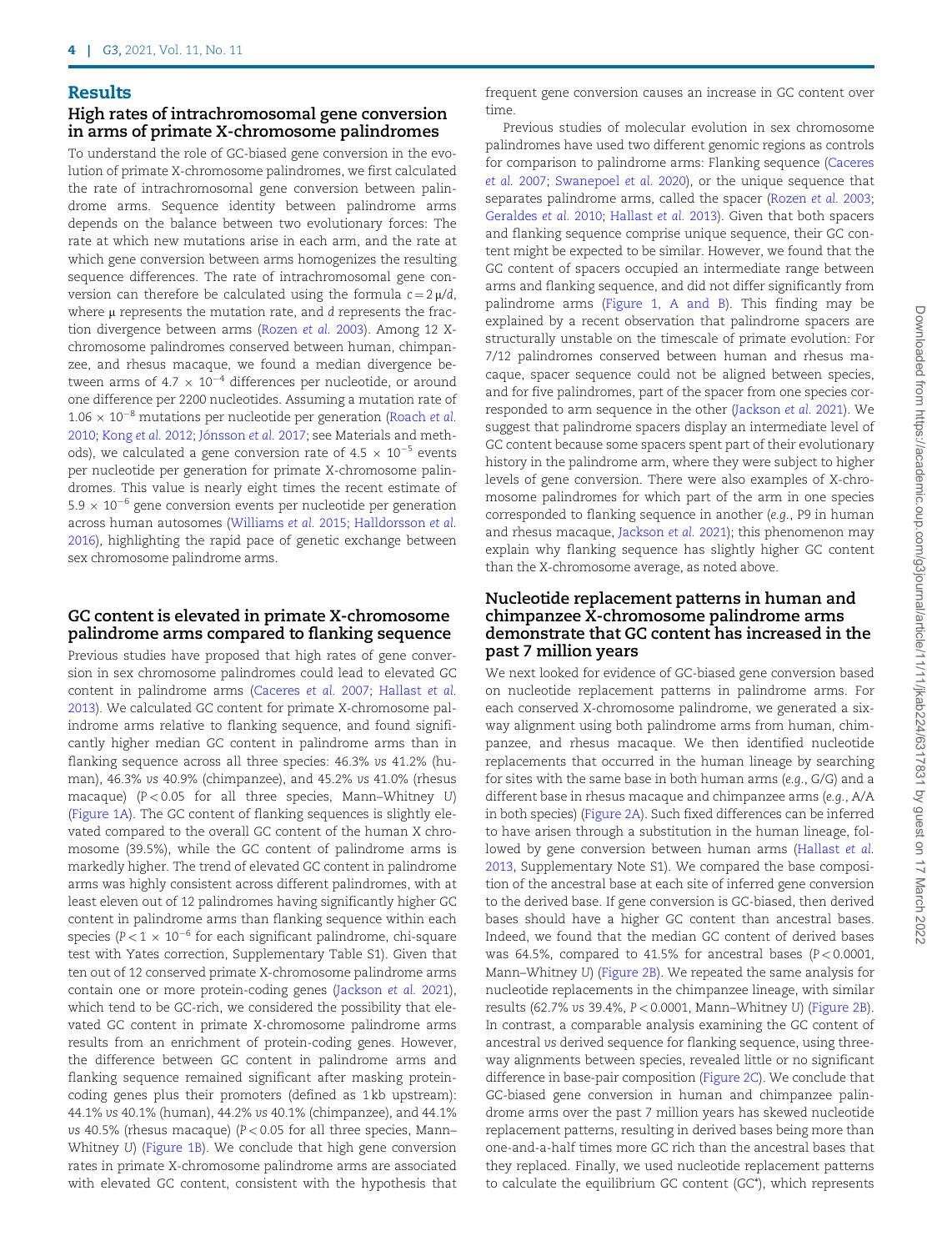<span id="page-4-0"></span>

Figure 1 GC content is elevated in primate X-chromosome palindrome arms compared to flanking sequence. GC content measured in 12 palindromes conserved between human, chimpanzee, and rhesus macaque. Small spacers (<5 kb) excluded from analysis. Results (A) for all sequence and (B) after masking protein-coding genes (gene body plus 1 kb upstream).  $*P < 0.05$ , ns = not significant, Mann–Whitney U.

the GC content that would be reached at equilibrium if substitution patterns remained constant over time. We found that GC\* for primate X palindrome arms is 60.9%, compared to only 39.9% for flanking sequence. While the GC content of primate X palindrome arms has increased over the past 7 million years, we conclude that it is still nearly 15% below its equilibrium value, and thus likely to continue increasing over time.

## Simulations of palindrome gene conversion are consistent with GC bias of about 0.7

Our interpretation of the results shown in [Figure 2B](#page-5-0) assumes that all nucleotide replacements result from the same series of evolutionary events, i.e., a substitution followed by gene conversion. Although we consider this the most parsimonious explanation for fixed differences found in a single species, other explanations

cannot be excluded (see Supplementary Note S1). We therefore devised a series of Markov chain Monte Carlo (MCMC) simulations to model palindrome evolution under different magnitudes of GC-biased gene conversion. These simulations allowed us to examine the expected behaviors of palindrome evolution within reasonable parameters for substitution rate, neutral substitution patterns, gene conversion rate, and the magnitude of GC bias, without requiring assumptions about the specific evolutionary trajectory of each site. Our simulations were designed to achieve three objectives: (1) determine the likelihood of observing the pattern of nucleotide replacements shown in [Figure 2B](#page-5-0) in the absence of GC-biased gene conversion, (2) find the magnitude of GC-biased gene conversion most consistent with our results in [Figure 2B](#page-5-0), and (3) determine what fraction of the elevated GC content seen in primate X-chromosome palindrome arms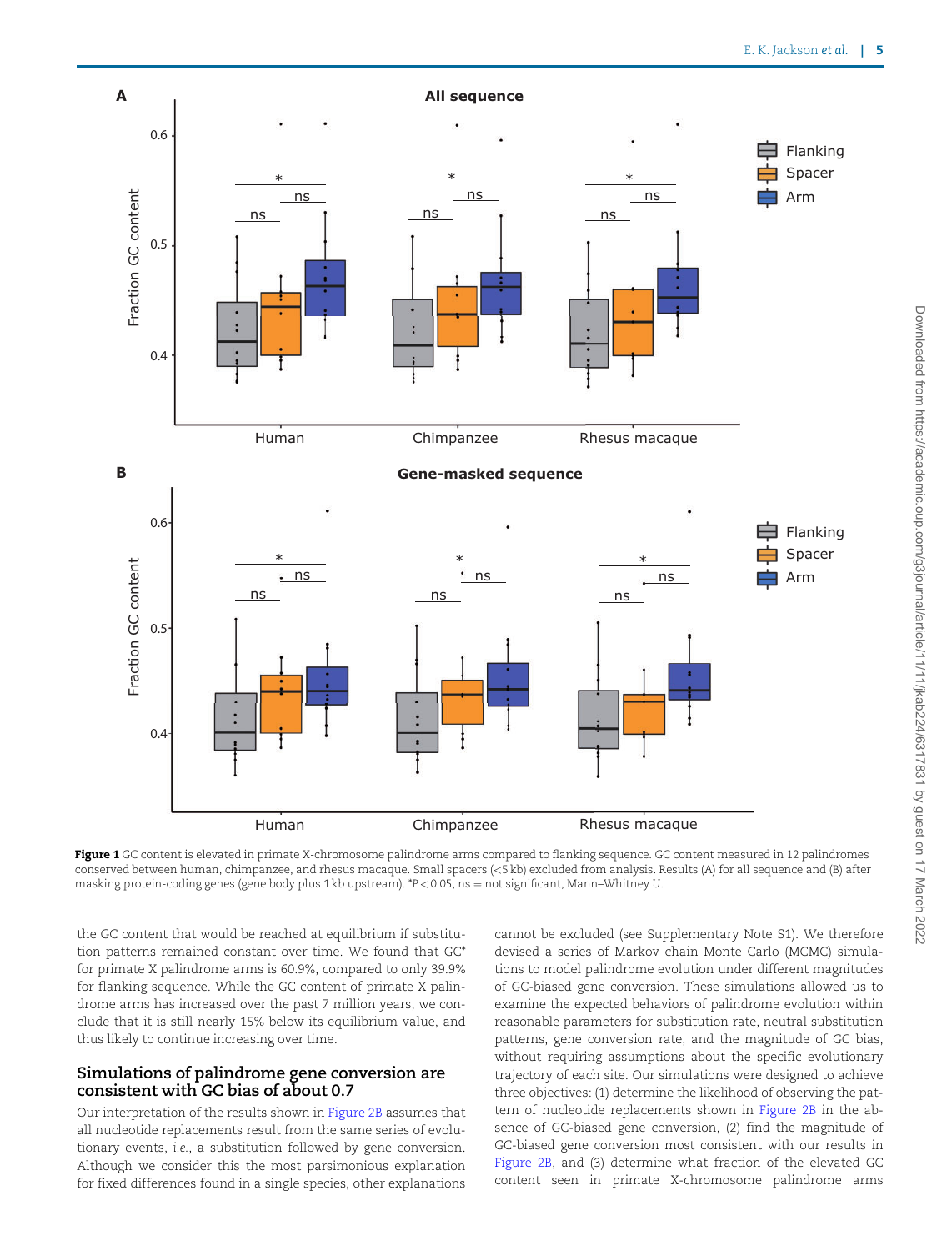<span id="page-5-0"></span>

Figure 2 Nucleotide replacements in human and chimpanzee X-chromosome palindrome arms in the past 7 million years have been GC-biased. (A) Identification of nucleotide replacements from six-way arm alignments from palindromes conserved between human, chimpanzee, and rhesus macaque. Invariant sites are identical in human, chimpanzee, and rhesus macaque. Alignments generated with ClustalW and visualized using Wasabi [\(Veidenberg et al. 2016](#page-9-0)). (B, C) Fraction GC content for ancestral vs derived bases. \*\*\*\*P < 0.0001, \*P < 0.05, Mann–Whitney U.

relative to flanking sequence can be attributed to GC-biased gene conversion. While the simulations shown in [Figure 3](#page-6-0) were run using identical evolutionary parameters except for the magnitude of GC bias, the effects of altering other parameters are explored in Supplementary Notes S2 and S3; none of these parameter modifications altered the major conclusions of these analyses.

Our simulations model the evolution of a palindrome that was present in the common ancestor of human, chimpanzee, and rhesus macaque, and maintained in all three lineages over 29 million years until the present (see Materials and methods). In brief, for each iteration, we initialized an ancestral palindrome conforming to the median characteristics of 12 conserved primate X palindromes, including arm length, total GC content, and arm-to-arm identity. We then subjected the ancestral palindrome to rounds of nucleotide substitution followed by gene conversion, with each round representing one generation [\(Figure 3A](#page-6-0)). We determined neutral substitution patterns based on alignments of 3.8 Mb gene-masked flanking sequence; our observed pattern showed a strong preference for transitions over transversions, as well as a preference for  $G C \rightarrow A T$  substitutions over  $AT \rightarrow GC$  substitutions, consistent with previous reports [\(Petrov](#page-8-0) [and Hartl 1999](#page-8-0); [Zhang and Gerstein 2003](#page-9-0); [Duret and Arndt 2008;](#page-8-0) see Materials and methods). We included two branching events to account for the divergence of each lineage, resulting in three evolved palindromes representing those present today in human, chimpanzee, and rhesus macaque. Each simulation described below represents one hundred trials, each simulating 12 independent palindromes, representative of the 12 palindromes described in [Figures 1](#page-4-0) and 2.

We first used our simulations to determine the likelihood of observing a median difference in GC content between ancestral bases and derived bases as large as that observed in Figure 2B in the absence of GC-biased gene conversion (GC bias  $= 0.50$ ). For simplicity, we report only the results of evolved human palindromes, given that the palindromes designated as "human" and "chimpanzee" underwent equivalent evolutionary trajectories in our simulations. Out of 100 simulations run without GC-biased gene conversion, we never observed a median difference in GC content between ancestral and derived bases as large as the true median difference of  $\sim$ 23% in primate X-chromosome palindromes (Figures 2B and [3,](#page-6-0) B and C). Indeed, all observed differences were less than zero, demonstrating that in the absence of GC bias, ancestral bases are expected to be more GC-rich than derived bases, reflecting the higher rate of  $G C \rightarrow AT$  substitutions vs  $AT \rightarrow GC$ substitutions [\(Figure 3, B and C\)](#page-6-0). We conclude that our observed pattern of nucleotide replacements in Figure 2B is unlikely (P< 0.01, bootstrapping) in the absence of GC-biased gene conversion.

We next asked what magnitude of GC-biased gene conversion could best explain our observed results in Figure 2B. We repeated our simulations using magnitudes of GC bias ranging from 0.60 to 0.80. Simulations using GC bias of 0.75 and 0.80 both produced median differences in GC content between ancestral and derived bases that were significantly larger than our observed value of 23% (31.8% and 39.0%, respectively,  $P < 0.01$  for both), while simulations using GC bias of 0.60 and 0.65 produced values that were significantly smaller (6.8% and 13.8%, respectively,  $P < 0.01$  and  $P < 0.01$ ) [\(Figure 3C](#page-6-0)). We found that an intermediate value of 0.70 produced results highly consistent with our observations, with a median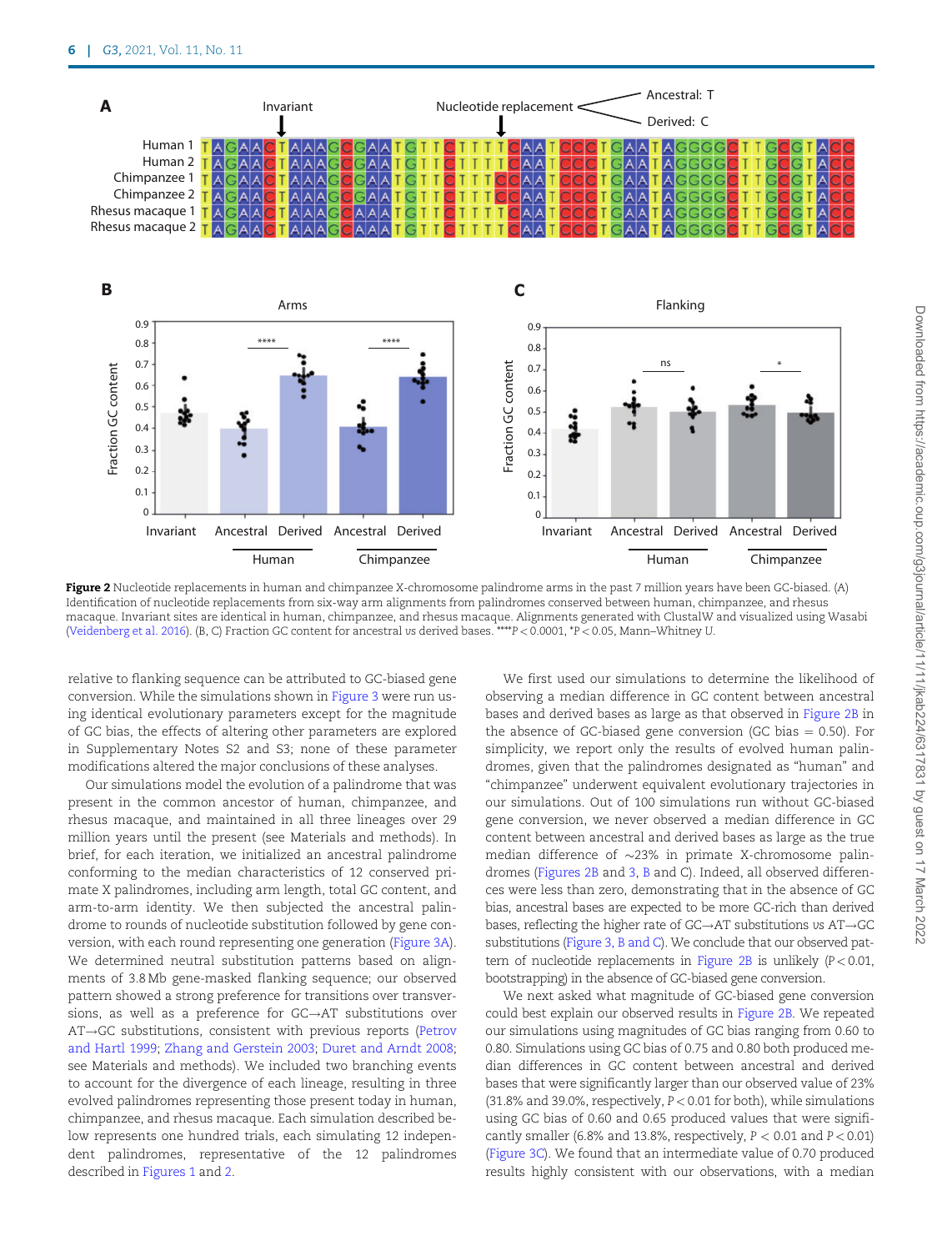<span id="page-6-0"></span>

Downloaded from https://academic.oup.com/g3journal/article/11/11/jkab224/6317831 by guest on 17 March 2022 Downloaded from https://academic.oup.com/g3journal/article/11/11/jkab224/6317831 by guest on 17 March 2022

of ancestral and derived bases for six different magnitudes of GC bias. Each dot  $(n = 100$  for each magnitude of GC bias) represents the median difference for a set of 12 simulated palindromes. Dashed red line represents true value observed in [Figure 2B.](#page-5-0) \*\*P < 0.01, ns = not significant, bootstrapping. (C) Fraction GC content for ancestral vs derived bases in simulated palindromes. Results shown for one representative set of 12 palindromes from simulations in Figure 3B. Upper left corner: Magnitude of GC bias. \*\*\*\*P < 0.0001, \*P < 0.05, Mann–Whitney U. (D) Fraction GC content for simulated palindrome arms and ancestral sequence. Magnitude of GC bias =  $0.70$ . Each dot ( $n = 100$  for each category) represents median GC content for a set of 12 simulated palindromes. \*\*\*\*P < 0.0001, \*P < 0.05, Mann–Whitney U.

difference in GC content between ancestral and derived bases of 21.8% (ns, Figure 3C). We conclude that our results in [Figure 2B](#page-5-0) are best explained by a magnitude of GC bias of approximately 0.70, consistent with previous estimates derived from analyses of human meioses ([Williams](#page-9-0) et al. 2015; [Halldorsson](#page-8-0) et al. 2016).

Finally, we used our simulations to explore the increase in GC content in palindrome arms that would be produced by GC-biased gene conversion of our inferred magnitude, 0.70, over 29 million years of evolution. In particular, we asked what fraction of the difference in GC content observed between palindrome arms and flanking sequence—ranging from 3.6% in rhesus macaque to 4.1% in chimpanzee, after masking protein-coding genes ([Figure 1\)](#page-4-0) could be explained by GC-biased gene conversion over this time scale. We compared the GC content in simulated human, chimpanzee, and rhesus macaque arms to the GC content of the ancestral palindrome. While the three evolved palindromes had significantly higher GC content than the ancestral palindrome, it was by a median magnitude of 0.68%, explaining at most 19% of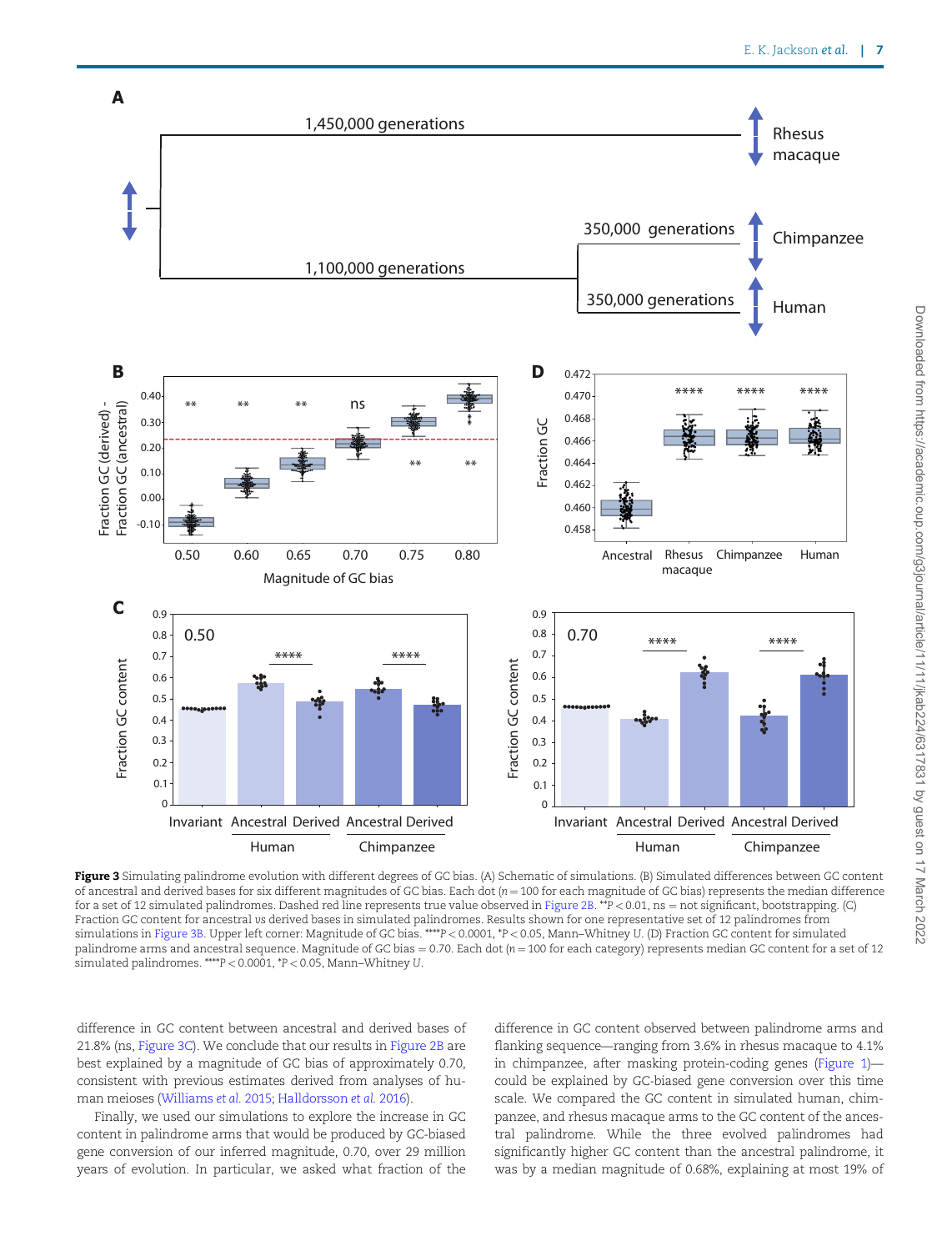our observed difference from primate X-chromosome palindromes ([Figure 3D\)](#page-6-0). We considered the possibility that GC content might increase by a greater magnitude if the initial GC content of the ancestral palindrome were lower, given that the effects of GC-biased gene conversion tend to be larger when GC content is farther from its equilibrium (Bolívar et al. 2016). However, when we repeated our simulations using a magnitude of GC bias of 0.70 and an initial GC content of 0.40, we found only a modest change in the increase in GC content: GC content increased by 0.89% (Supplementary Figure S1). Both values for initial GC content (0.40 and 0.46) are far from the equilibrium value of 0.61 reported above, which may explain the small effect size. While GC-biased gene conversion leads to a significant increase in GC content over time, our results suggest that an increase of the magnitude we observed in [Figure 1](#page-4-0) is unlikely to have occurred since the divergence of human, chimpanzee, and rhesus macaque. Indeed, the total divergence separating human and rhesus macaque is only around 5.5%, which is expected to be split roughly equally between the two lineages; we therefore infer that neither species should accumulate more than a 2.75% increase in GC content relative to the ancestral palindrome, in the unlikely scenario that every substitution changed an AT base to a GC base. We conclude that either primate X-chromosome palindromes are considerably older than 29 million years, or that other factors contribute to the difference (see Discussion).

# Discussion

GC-biased gene conversion is a powerful force that shapes nucleotide composition across mammalian genomes ([Galtier](#page-8-0) et al. 2001; [Marais 2003;](#page-8-0) [Duret and Galtier 2009\).](#page-8-0) Previous reports have estimated the magnitude of GC bias in humans to be around 68%, based on the detection of autosomal gene conversion events from three-generation pedigrees [\(Williams](#page-9-0) et al. 2015; [Halldorsson](#page-8-0) et al. [2016\)](#page-8-0). Here, we inferred a magnitude of GC bias of around 70% in a unique system of 12 large palindromes conserved on the X chromosome, using a comparative genomic approach combined with evolutionary simulations. The concordance between our results and those of previous studies, including investigations of GCbiased gene conversion in human Y chromosome palindromes ([Hallast](#page-8-0) et al. 2013; [Skov](#page-9-0) et al. 2017), suggests that the magnitude of GC bias in humans is relatively constant across diverse genomic contexts. From this, we further infer that regional differences in the effects of GC-biased gene conversion—such as the GC-skewed nucleotide replacements that we detect in primate X-chromosome palindrome arms—stem from regional differences in the rate of gene conversion, rather than in the strength of GC bias.

Previous work has shown that high rates of gene conversion are associated with elevated GC content in ribosomal arrays ([Galtier](#page-8-0) et al. 2001), multi-copy histone gene families ([Galtier](#page-8-0) [2003\)](#page-8-0), and human segmental duplications genome-wide (Zhang et al. 2005). However, few previous studies have examined the GC content of sex chromosome palindrome arms. One human Xchromosome palindrome with putative orthologues in other mammals was found to have higher GC content in palindrome arms compared to flanking sequence in all sixteen species studied ([Caceres](#page-8-0) et al. 2007). Results based on six human Y chromosome palindromes were mixed, with two palindromes showing significantly higher GC content in arms than in spacer, and the other four palindromes showing no significant difference [\(Hallast](#page-8-0) et al. [2013\)](#page-8-0). The selection of the spacer for comparison may have reduced the significance of the latter findings, given that we

Although we found that GC content in primate X-chromosome palindromes is robustly elevated in palindrome arms vs flanking sequence, simulations show that less than 20% of this increase can be attributed to GC-biased gene conversion since the divergence of the human and rhesus macaque lineages. One possible explanation is that palindromes arose much earlier in primate or mammalian evolution, resulting in additional time to accumulate GC content. However, given the order-of-magnitude difference between our observed results and simulations, we consider under-estimation of palindrome age unlikely to explain the entire discrepancy. We instead propose two mutually compatible possibilities: that GC-rich sequence is more susceptible to palindrome formation, and/or that GC-rich palindromes are more likely to survive over long evolutionary timescales. Both possibilities are bolstered by the fact that although high rates of recombination can elevate GC content over time [\(Montoya-Burgos](#page-8-0) et al. [2003](#page-8-0); Li et al. [2016\)](#page-8-0), elevated GC content can also increase local rates of recombination [\(Petes and Merker 2002](#page-8-0); [Kiktev](#page-8-0) et al. 2018). Given that palindrome formation is believed to require two recombination events [\(Kuroda-Kawaguchi](#page-8-0) et al. 2001), recombinogenic GCrich sequence may be more likely than AT-rich sequence to form palindromes. Palindromes with high GC content may also have a survival advantage over palindromes with lower GC content, given that high rates of recombination are required to prevent arms from diverging over time. We speculate that both factors—an increased tendency for GC-rich sequence to form and maintain palindromes, combined with further gains in GC content over time from GC-biased gene conversion—contribute to the remarkably GC-rich palindromes we observe in X-chromosome palindromes from human, chimpanzee, and rhesus macaque.

# Data availability

BAC sequences used for this study are available from GenBank [\(https://www.ncbi.nlm.nih.gov/\)](https://www.ncbi.nlm.nih.gov/) under accession numbers listed in Supplementary Table S2. The authors affirm that all other data necessary for confirming the conclusions of the article are present within the article, figures and tables. Code used to generate the simulated data can be found at [https://github.com/ejack](https://github.com/ejackson054/GC-biased-gene-conversion) [son054/GC-biased-gene-conversion](https://github.com/ejackson054/GC-biased-gene-conversion).

Supplementary material is available at G3 online.

## Acknowledgments

We thank J.L. Mueller for comments on the manuscript.

# Funding

This work was supported by the Howard Hughes Medical Institute, the Whitehead Institute, and generous gifts from Brit and Alexander d'Arbeloff, Arthur W. and Carol Tobin Brill, and Matthew Brill.

# Conflicts of interest

None declared.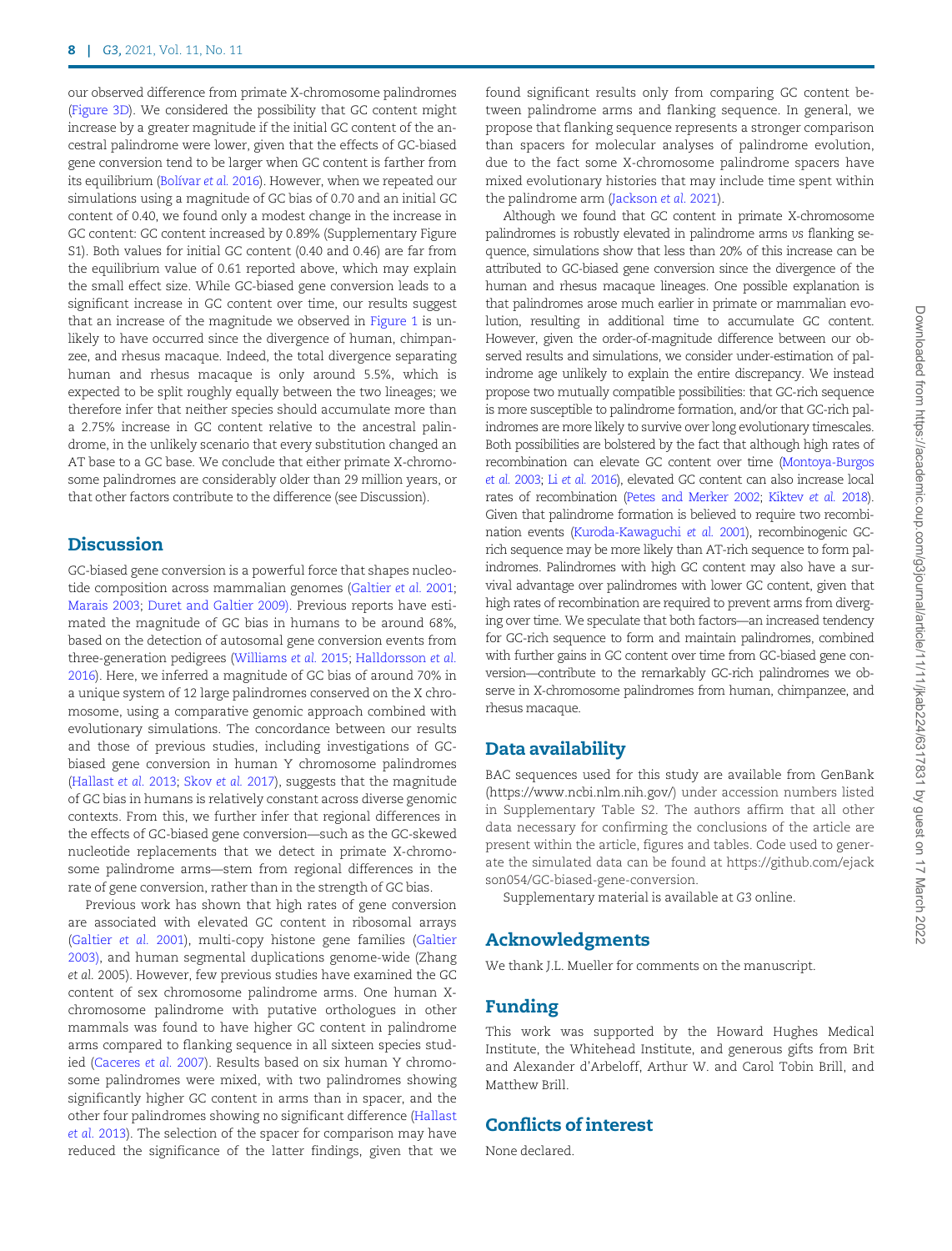# <span id="page-8-0"></span>Literature cited

- Bolívar P, Mugal CF, Nater A, Ellegren H. 2016. Recombination rate variation modulates gene sequence evolution mainly via GC-biased gene conversion, not Hill–Robertson interference, in an avian system. Mol Biol Evol. 33:216–227.
- Borges R, Szöllősi GJ, Kosiol C. 2019. Quantifying GC-biased gene conversion in great ape genomes using polymorphism-aware models. Genetics. 212:1321–1336.
- Caceres M, McDowell JC, Gupta J, Brooks S, Bouffard GG et al. 2007. A recurrent inversion on the eutherian X chromosome. PNAS. 104: 18571–18576.
- Clément Y, Arndt PF, 2011. Substitution patterns are under different influences in primates and rodents. Genome Biol Evol. 3:236–245.
- Duret L, Arndt PF. 2008. The impact of recombination on nucleotide substitutions in the human genome. PLoS Genet. 4:e1000071.
- Duret L, Galtier N. 2009. Biased gene conversion and the evolution of mammalian genomic landscapes. Annu Rev Genomics Hum Genet. 10:285–311.
- Duret L. 2006. The GC content of primates and rodents genomes is not at equilibrium: a reply to Antezana. J Mol Evol. 62:803–806.
- Gage TB. 1998. The comparative demography of primates: with some comments on the evolution of life histories. Annu Rev Anthropol. 27:197–221.
- Galtier N, Duret L, Glémin S, Ranwez V. 2009. GC-biased gene conversion promotes the fixation of deleterious amino acid changes in primates. Trends Genet. 25:1–5.
- Galtier N, Piganeau G, Mouchiroud D, Duret L. 2001. GC-content evolution in mammalian genomes: The biased gene conversion hypothesis. Genetics. 159:907–911.
- Galtier N. 2003. Gene conversion drives GC content evolution in mammalian histones. Trends Genet. 19:65–68.
- Geraldes A, Rambo T, Wing RA, Ferrand N, Nachman MW. 2010. Extensive gene conversion drives the concerted evolution of paralogous copies of the SRY gene in European rabbits. Mol Biol Evol. 27:2437–2440.
- Hallast P, Balaresqu P, Bowden GR, Ballereau S, Jobling MA. 2013. Recombination dynamics of a human Y-chromosomal palindrome: Rapid GC-biased gene conversion, multikilobase conversion tracts, and rare inversions. PLoS Genet. 9:e1003666.
- Halldorsson BV, Hardarson MT, Kehr B, Styrkarsdottir U, Gylfason A, et al. 2016. The rate of meiotic gene conversion varies by sex and age. Nat Genet. 48:1377–1384.
- Hershberg R, Petrov DA. 2010. Evidence that mutation is universally biased towards AT in bacteria. PLoS Genet. 6:e1001115.
- Hughes JF, Skaletsky H, Brown LG, Pyntikova T, Graves T, et al. 2012. Strict evolutionary conservation followed rapid gene loss on human and rhesus Y chromosomes. Nature. 483:82–86.
- Hughes JF, Skaletsky H, Pyntikova T, Graves TA, van Daalen SKM, et al. 2010. Chimpanzee and human Y chromosomes are remarkably divergent in structure and gene content. Nature. 463: 536–539.
- Hughes JF, Skaletsky H, Pyntikova T, Koutseva N, Raudsepp T, et al. 2020. Sequence analysis in Bos taurus reveals pervasiveness of X-Y arms races in mammalian lineages. Genome Res. 30: 1716–1726.
- Jackson EK, Bellott DW, Cho T-J, Skaletsky H, Hughes JF, et al. 2021. Large palindromes on the primate X Chromosome are preserved by natural selection. Genome Res. 31:1337–1352.
- Jónsson H, Sulem P, Kehr B, Kristmundsdottir S, Zink F, et al. 2017. Parental influence on human germline de novo mutations in 1,548 trios from Iceland. Nature. 549:519–522.
- Kiktev DA, Sheng Z, Lobachev KS, Petes TD. 2018. GC content elevates mutation and recombination rates in the yeast Saccharomyces cerevisiae. Proc Natl Acad Sci USA. 115:E7109–E7118.
- Kong A, Frigge ML, Masson G, Besenbacher S, Sulem P, et al. 2012. Rate of de novo mutations and the importance of father's age to disease risk. Nature. 488:471–475.
- Kumar S, Stecher G, Li M, Knyaz C, Tamura K. 2018. MEGA X: Molecular evolutionary genetics analysis across computing platforms. Mol Biol Evol. 35:1547–1549.
- Kumar S, Stecher G, Suleski M, Hedges SB. 2017. TimeTree: A resource for timelines, timetrees, and divergence times. Mol Biol Evol. 34:1812–1819.
- Kuroda-Kawaguchi T, Skaletsky H, Brown LG, Minx PJ, Cordum HS, et al. 2001. The AZFc region of the Y chromosome features massive palindromes and uniform recurrent deletions in infertile men. Nat Genet. 29:279–286.
- Langergraber KE, Prüfer K, Rowney C, Boesch C, Crockford C, et al. 2012. Generation times in wild chimpanzees and gorillas suggest earlier divergence times in great ape and human evolution. Proc Natl Acad Sci USA. 109:15716–15721.
- Li F-W, Kuo L-Y, Pryer KM, Rothfels CJ. 2016. Genes translocated into the plastid inverted repeat show decelerated substitution rates and elevated GC content. Genome Biol Evol. 8:2452–2458.
- Mancera E, Bourgon R, Brozzi A, Huber W, Steinmetz M. 2008. High-resolution mapping of meiotic crossovers and noncrossovers in yeast. Nature. 454:479–485.
- Marais G. 2003. Biased gene conversion: implications for genome and sex evolution. Trends Genet. 19:330–338.
- Matsumura S, Forster P. 2008. Generation time and effective population size in Polar Eskimos. Proc Biol Sci. 275:1501–1508.
- Montoya-Burgos JI, Boursot P, Galtier N. 2003. Recombination explains isochores in mammalian genomes. Trends Genet. 19: 128–130.
- Mueller JL, Skaletsky H, Brown LG, Zaghlul S, Rock S, et al. 2013. Independent specialization of the human and mouse X chromosomes for the male germline. Nat Genet. 45:1083–1087.
- Muyle A, Serres-Giardi L, Ressayre A, Escobar J, Glémin S. 2011. GC-biased gene conversion and selection affect GC content in the Oryza genus (rice). Mol Biol Evol. 28:2695–2706.
- Odenthal-Hesse L, Berg IL, Veselis A, Jeffreys AJ, May CA. 2014. Transmission distortion affecting human noncrossover but not crossover recombination: a hidden source of meiotic drive. PLoS Genet. 10:e1004106.
- Petes TD, Merker JD. 2002. Context dependence of meiotic recombination hotspots in yeast: The relationship between recombination activity of a reporter construct and base composition. Genetics. 162:2049–2052.
- Petrov DA, Hartl DL. 1999. Patterns of nucleotide substitution in Drosophila and mammalian genomes. Proc Natl Acad Sci USA. 96: 1475–1479.
- R Core Team 2020. R: A Language and Environment for Statistical Computing. Vienna, Austria: R Foundation for Statistical Computing.<https://www.R-project.org/>.
- Roach JC, Glusman G, Smit AFA, Huff CD, Hubley R, et al. 2010. Analysis of genetic inheritance in a family quartet by whole genome sequencing. Science. 328:636–639.
- Rozen S, Skaletsky H, Marszalek JD, Minx PJ, Cordum HS, et al. 2003. Abundant gene conversion between arms of palindromes in human and ape Y chromosomes. Nature. 423:873–876.
- Scally A, Durbin R. 2012. Revising the human mutation rate: Implications for understanding human evolution. Nat Rev Genet. 13:745–753.